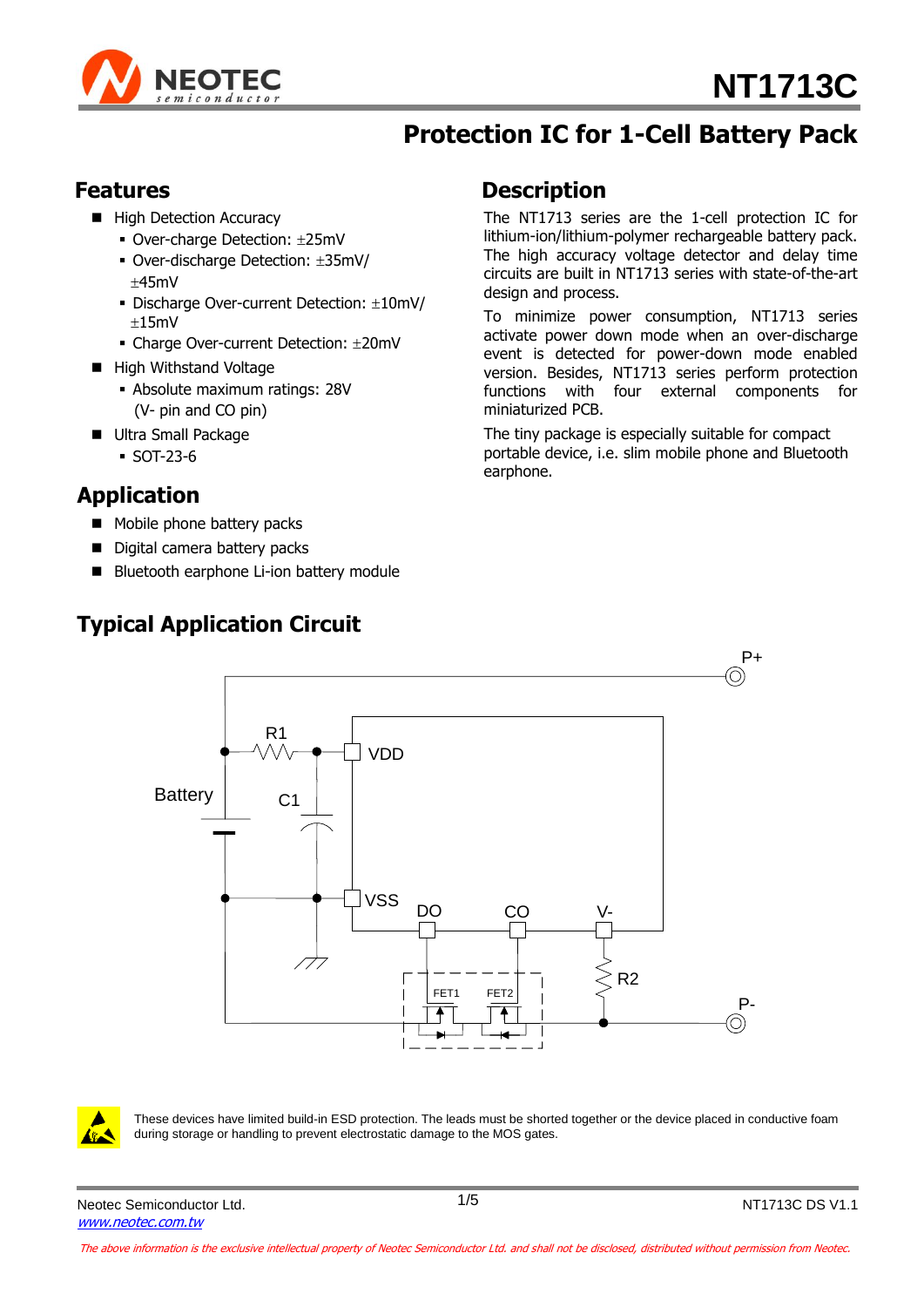

# **Package and Pin Description**

#### SOT-23-6



| Pin No. | Symbol    | Pin description                                                                        |  |  |
|---------|-----------|----------------------------------------------------------------------------------------|--|--|
|         | DO.       | Connection of discharge control FET gate                                               |  |  |
|         | V-        | Voltage detection between V- pin and VSS pin<br>(Over-current / charger detection pin) |  |  |
|         | CΩ        | Connection of charge control FET gate                                                  |  |  |
|         | <b>NC</b> | No connection                                                                          |  |  |
|         | Vdd       | Connection for positive power supply input                                             |  |  |
|         | Vss       | Connection for negative power supply input                                             |  |  |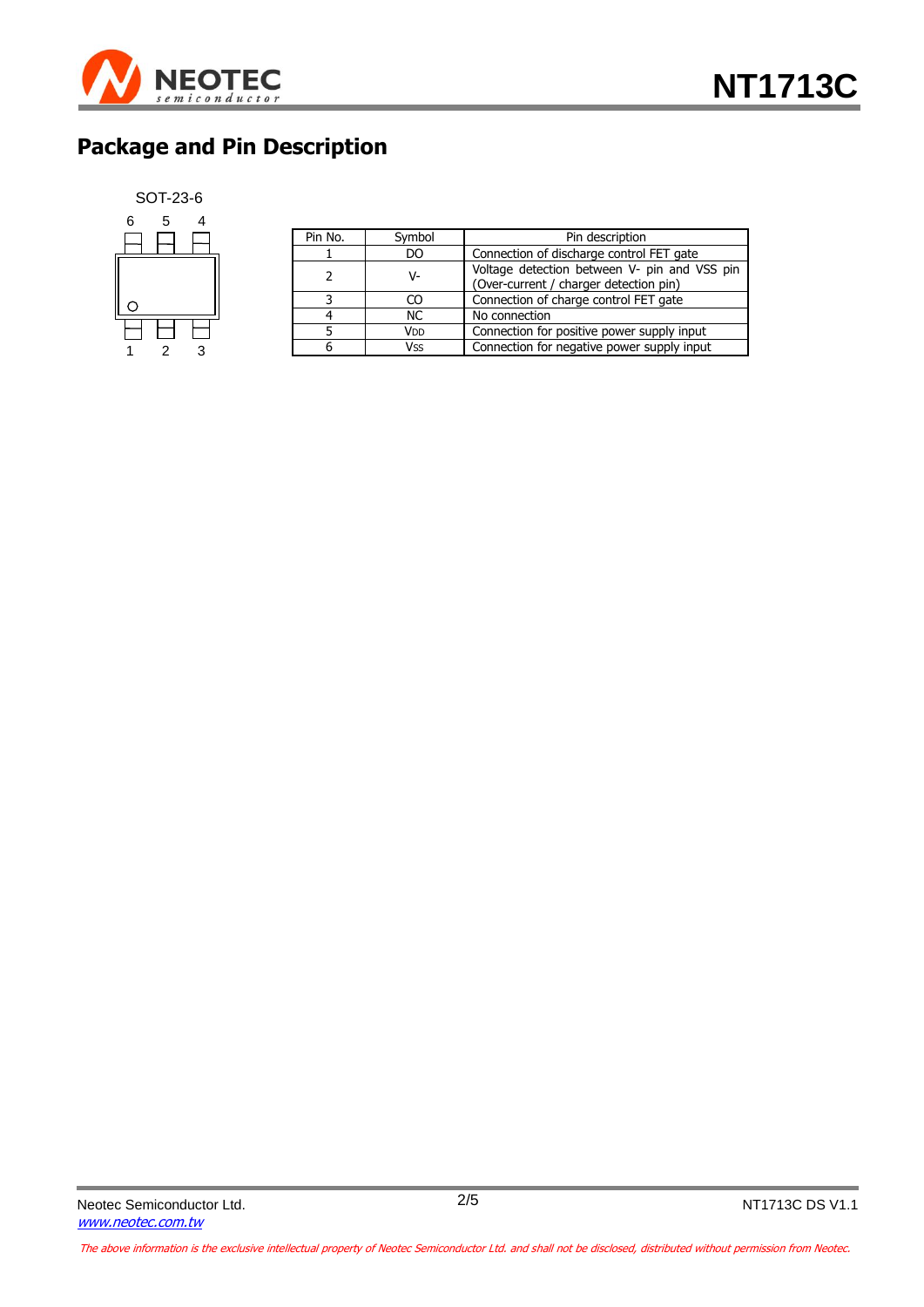

### **Block Diagram**

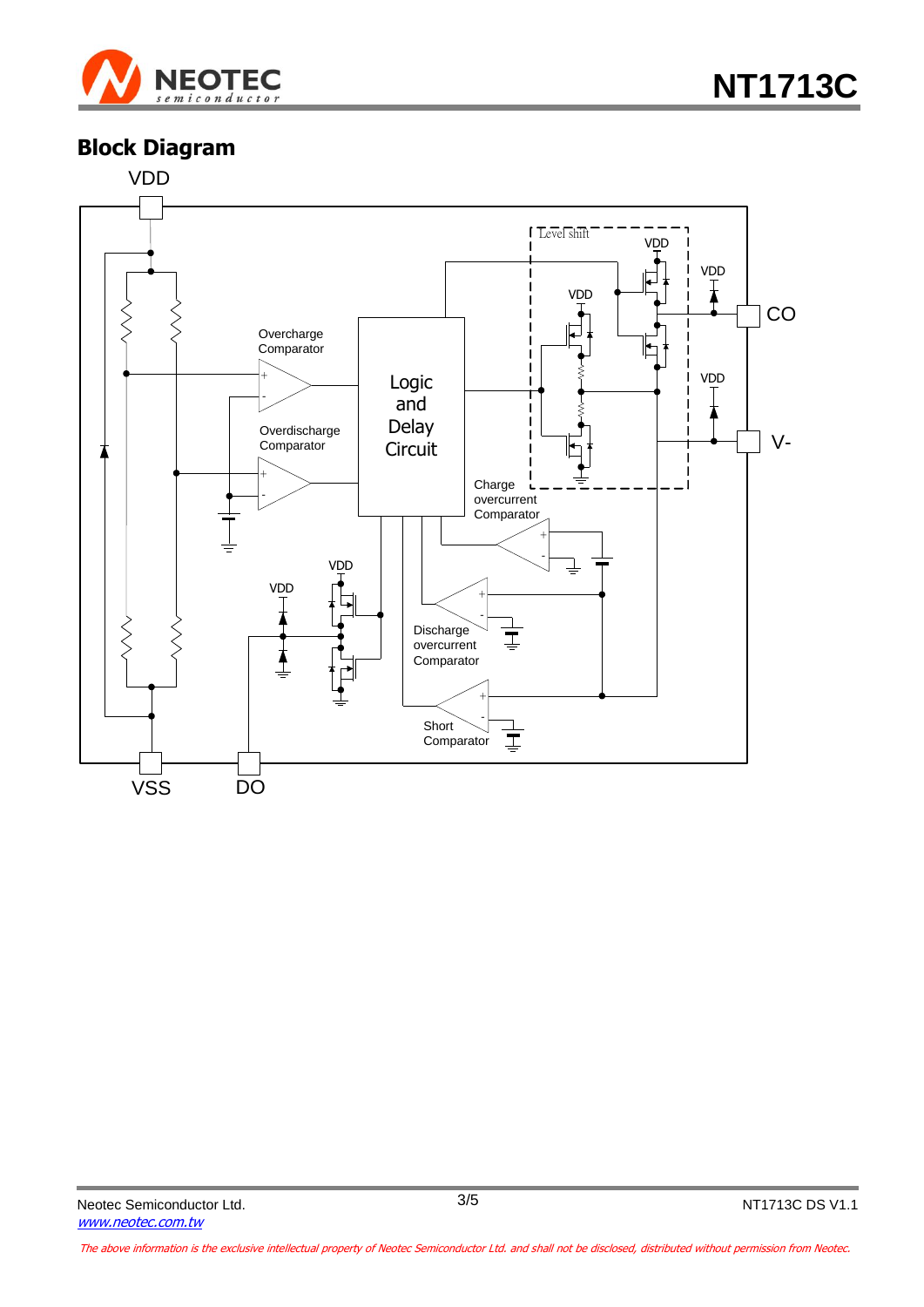

## **Ordering Information**



### **Product version code:**

Table1: Detection threshold level table

| Product<br>Name | Version<br>Code | Package<br>Type | Over-<br>charge<br>Detection<br>Voltage<br>$V_{DET1}$ (V) | Over-<br>charge<br>Release<br>Voltage<br>$V_{REL1}$ (V) | Over-<br>discharge<br>detection<br>voltage<br>$V_{DET2}$ (V) | Over-<br>discharge<br>release<br>voltage<br>$V_{REL2} (V)$ | Discharge<br>over-<br>current<br>detection<br>voltage<br>$V_{DET3} (V)$ | Charge<br>over-<br>current<br>detection<br>voltage<br>$V_{DET4} (V)$ | Load short-<br>circuiting<br>detection<br>voltage<br>$V_{SHORT}(V)$ |
|-----------------|-----------------|-----------------|-----------------------------------------------------------|---------------------------------------------------------|--------------------------------------------------------------|------------------------------------------------------------|-------------------------------------------------------------------------|----------------------------------------------------------------------|---------------------------------------------------------------------|
| NT1713C         | <b>GKA</b>      | A <sub>6</sub>  | 4.275                                                     | 4.075                                                   | 2.5                                                          | 2.9                                                        | 0.15                                                                    | $-0.10$                                                              | 0.5                                                                 |
| NT1713C         | <b>HFA</b>      | A <sub>6</sub>  | 4.280                                                     | 4.280                                                   | 2.3                                                          | 2.3                                                        | 0.10                                                                    | $-0.10$                                                              | 0.5                                                                 |
| NT1713C         | <b>HFB</b>      | A <sub>6</sub>  | 4.280                                                     | 4.280                                                   | 2.3                                                          | 2.3                                                        | 0.13                                                                    | $-0.10$                                                              | 0.5                                                                 |
| NT1713C         | <b>HQA</b>      | A <sub>6</sub>  | 4.280                                                     | 4.130                                                   | 2.8                                                          | 3.1                                                        | 0.15                                                                    | $-0.10$                                                              | 0.5                                                                 |
| NT1713C         | <b>HQB</b>      | A <sub>6</sub>  | 4.280                                                     | 4.130                                                   | 2.8                                                          | 3.1                                                        | 0.10                                                                    | $-0.10$                                                              | 0.5                                                                 |
| NT1713C         | <b>HSA</b>      | A <sub>6</sub>  | 4.280                                                     | 4.080                                                   | 3.0                                                          | 3.0                                                        | 0.15                                                                    | $-0.15$                                                              | 0.5                                                                 |
| NT1713C         | <b>KKA</b>      | A <sub>6</sub>  | 4.325                                                     | 4.125                                                   | 2.5                                                          | 2.9                                                        | 0.15                                                                    | $-0.10$                                                              | 0.5                                                                 |
| NT1713C         | <b>MQA</b>      | A <sub>6</sub>  | 4.405                                                     | 4.305                                                   | 2.8                                                          | 3.0                                                        | 0.15                                                                    | $-0.15$                                                              | 0.5                                                                 |
| NT1713C         | <b>MVA</b>      | A <sub>6</sub>  | 4.405                                                     | 4.205                                                   | 3.3                                                          | 3.3                                                        | 0.20                                                                    | $-0.15$                                                              | 0.5                                                                 |
| NT1713C         | <b>NHA</b>      | A <sub>6</sub>  | 4.425                                                     | 4.225                                                   | 2.4                                                          | 2.4                                                        | 0.10                                                                    | $-0.10$                                                              | 0.5                                                                 |
| NT1713C         | <b>NHB</b>      | A <sub>6</sub>  | 4.425                                                     | 4.225                                                   | 2.4                                                          | 2.4                                                        | 0.15                                                                    | $-0.10$                                                              | 0.5                                                                 |
| NT1713C         | <b>NHC</b>      | A <sub>6</sub>  | 4.425                                                     | 4.225                                                   | 2.4                                                          | 2.4                                                        | 0.20                                                                    | $-0.10$                                                              | 0.5                                                                 |
| NT1713C         | QKA             | A <sub>6</sub>  | 4.475                                                     | 4.275                                                   | 2.5                                                          | 2.5                                                        | 0.15                                                                    | $-0.15$                                                              | 0.5                                                                 |
| NT1713C         | QKB             | A <sub>6</sub>  | 4.475                                                     | 4.275                                                   | 2.5                                                          | 2.5                                                        | 0.20                                                                    | $-0.15$                                                              | 0.5                                                                 |
| NT1713C         | QKC             | A <sub>6</sub>  | 4.475                                                     | 4.275                                                   | 2.5                                                          | 2.8                                                        | 0.20                                                                    | $-0.20$                                                              | 0.5                                                                 |
| NT1713C         | <b>QKD</b>      | A <sub>6</sub>  | 4.475                                                     | 4.275                                                   | 2.5                                                          | 2.8                                                        | 0.15                                                                    | $-0.15$                                                              | 0.5                                                                 |
| NT1713C         | QKE             | A <sub>6</sub>  | 4.475                                                     | 4.275                                                   | 2.5                                                          | 2.8                                                        | 0.13                                                                    | $-0.13$                                                              | 0.5                                                                 |